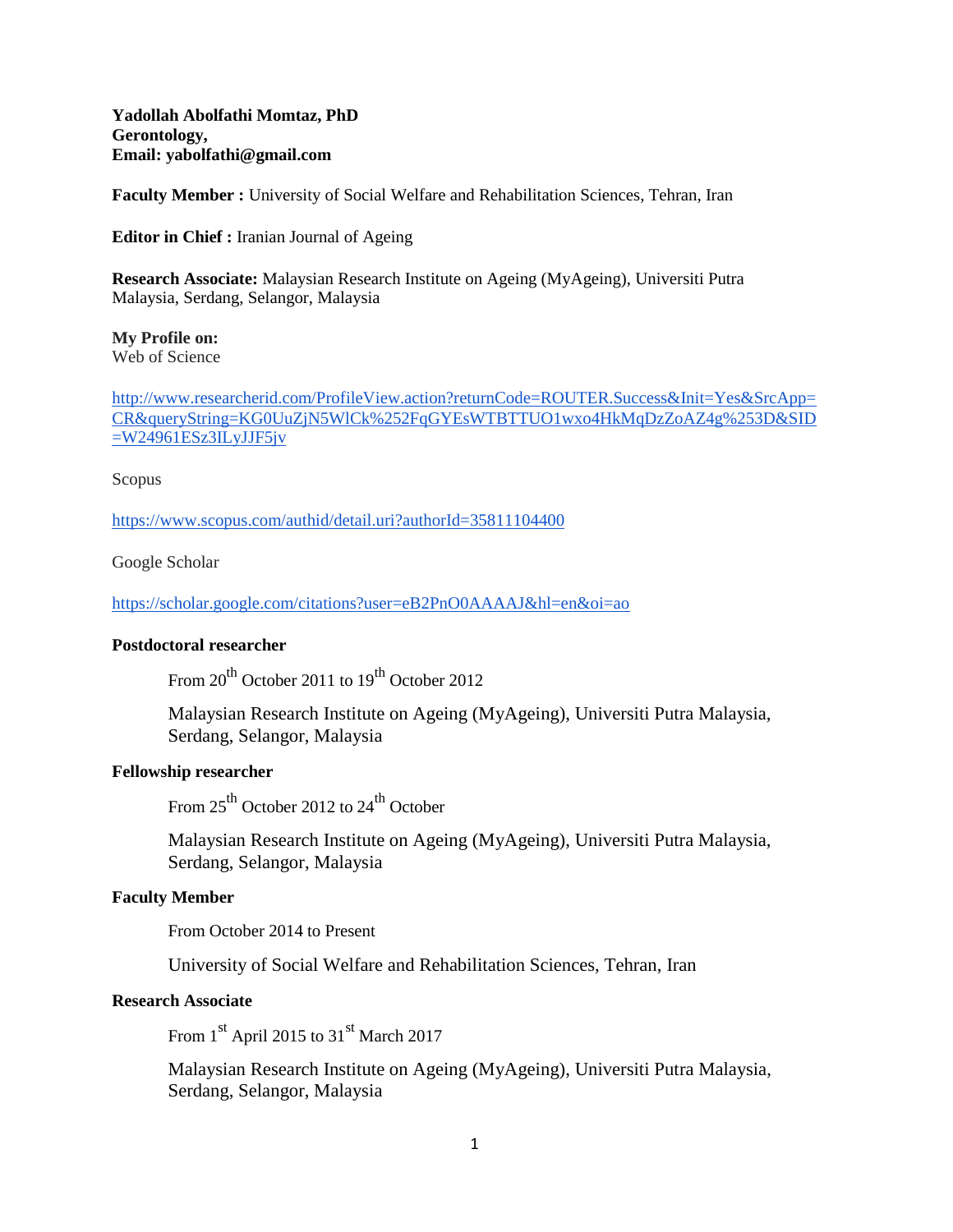From 1<sup>st</sup> April 2017 to Present

Malaysian Research Institute on Ageing (MyAgeing), Universiti Putra Malaysia, Serdang, Selangor, Malaysia

# **Education**

| Fellowship in Psychosocial Gerontology | Institute of Gerontology, Universiti Putra Malaysia 2014 |
|----------------------------------------|----------------------------------------------------------|
| Post-doctorate, Mental Health of Older | Institute of Gerontology, Universiti Putra Malaysia 2012 |
| <b>Adults</b>                          |                                                          |
| PhD, Gerontology                       | Institute of Gerontology, Universiti Putra Malaysia 2011 |

## **Skills and Expertise**

Scientific writing, Advanced Statistics, SPSS and AMOS

### **Areas of Interest**

## **Aging, Mental health, Social Gerontology, Methodology, and Statistics**

### **Teaching experiences**

Social Gerontology

Research Method

Theories of Gerontology

Scientific Writing Skills

## **Current Publications**

| N <sub>0</sub> | <b>Title</b>                                                                                        |
|----------------|-----------------------------------------------------------------------------------------------------|
| 1.             | <b>Momtaz, Y. A., Haron, S. A., Hamid, T. A., Ibrahim, R., &amp; Tanjani, P. T. (2018). Body</b>    |
|                | Mass Index (BMI) and Cognitive Functions in Later Life. Current Alzheimer research.                 |
| 2.             | <b>Momtaz YA, Vidouje MM, Foroughan M, Sahaf R, Laripour R. Grandparents-</b>                       |
|                | Grandchildren Relationship in Iran, 2017. Clinical Practice & Epidemiology in Mental                |
|                | Health. 2018 Nov $30;14(1)$ .                                                                       |
| 3.             | <b>Momtaz, Y. A., Fallahi, B., &amp; Delbari, A. (2018). Residential Satisfaction Among Iranian</b> |
|                | Senior Citizens. The Open Psychology Journal, 11(1).                                                |
| 4.             | <b>Momtaz, Y. A., Kargar, R., Hosseiny, R., &amp; Sahaf, R. (2018). Rate and pattern of road</b>    |
|                | traffic accidents among older and younger drivers. Healthy Aging Research, $7(2)$ , e18.            |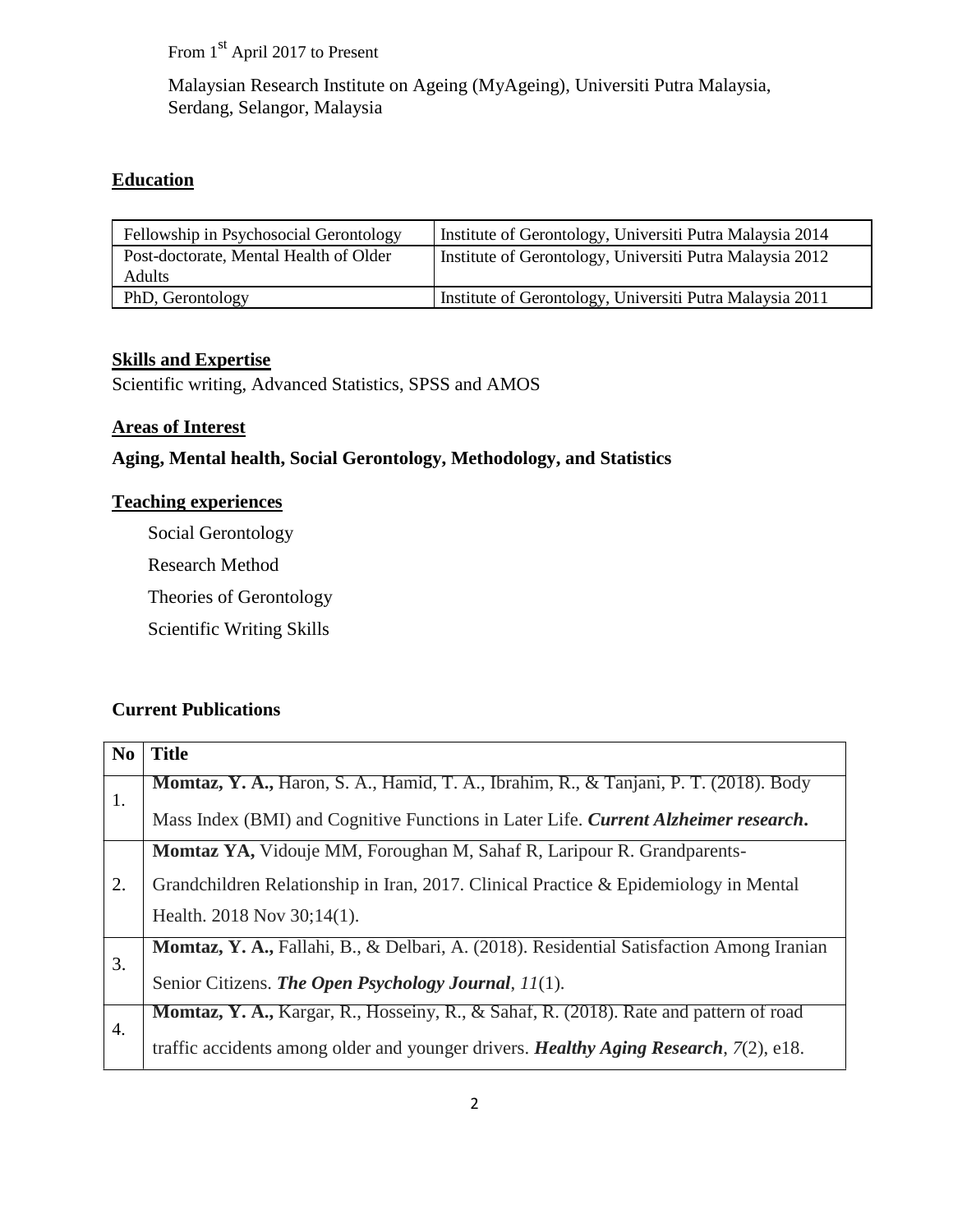|     | Nazaripanah, N. S., Momtaz, Y. A., Mokhtari, F., & Sahaf, R. (2018). Urinary               |
|-----|--------------------------------------------------------------------------------------------|
| 5.  | incontinence and sleep complaints in community dwelling older adults. Sleep Science,       |
|     | $11(2)$ , 106.                                                                             |
|     | Momtaz, Y. A., Hamid, T. A., Haron, S. A., Bagat, M. F., & Mohammadi, F. (2017).           |
| 6.  | Prevalence of hypotension and its association with cognitive function among older adults.  |
|     | Aging & Mental Health, 1-6.                                                                |
|     | Harsini, S., Momtaz, Y. A., Delbari, A., & Sahaf, R. (2017). The Attitudes of Rural        |
| 7.  | Community Health Workers towards Older Adults in Kermanshah, Iran. Reviews on              |
|     | <b>Recent Clinical Trials.</b>                                                             |
|     | Mohammadi, F., Momtaz, Y. A., Motallebi, S., & Boosepasi, S. (2017). The Effect of         |
| 8.  | Cognitive Remediation Therapy on Social Skills in Institutionalized Elderly Patients with  |
|     | Schizophrenia. Reviews on Recent Clinical Trials.                                          |
| 9.  | Momtaz, Y. A., Hamid, T. A., Haron, S. A., & Bagat, M. F. (2016). Flourishing in later     |
|     | life. Archives of Gerontology and Geriatrics, 63, 85-91.                                   |
|     | Delbari, A., Keyghobadi, F., Momtaz, Y. A., Keyghobadi, F., & shouride Yazdi, M.           |
| 10. | (2016). Sex differences in stroke: A socioeconomic perspective. Clinical Interventions in  |
|     | Aging, 11, 1207-1212.                                                                      |
|     | Rafiey, H., Momtaz, Y. A., Alipour, F., Khankeh, H., Ahmadi, S., Khoshnami, M. S., &       |
| 11. | Haron, S. A. (2016). Are older people more vulnerable to long-term impacts of disasters?   |
|     | Clinical Interventions in Aging, 11, 1791.                                                 |
|     | Momtaz, Y. A., Hamid, T. A., Haron, S. A., Ibrahim, R., & Masud, J. (2015). Early life     |
| 12. | food insufficiency may increase risk of dementia in late life. Alzheimer's & Dementia:     |
|     | <b>The Journal of the Alzheimer's Association, 11(7), P598-P599.</b>                       |
|     | Momtaz, Y. A., Haron, S. A., Hamid, T. A., Ibrahim, R., & Masud, J. (2015). Does food      |
| 13. | insufficiency in childhood contribute to dementia in later life? Clinical Interventions in |
|     | Aging, 10, 49.                                                                             |
| 14. | Momtaz, Y. A., Haron, S. A., Ibrahim, R., & Hamid, T. A. (2015). Spousal Death Anxiety     |
|     | in Old Age Gender Perspective. OMEGA-Journal of Death and Dying, 27(1), 69-80.             |
|     | Momtaz, Y. A., Ibrahim, R., Hamid, T. A., & Chai, S. T. (2015). Smoking and Cognitive      |
| 15. | Impairment Among Older Persons in Malaysia. American Journal of Alzheimer's Disease        |
|     | & Other Dementias, $30(4)$ , $405-411$ .                                                   |
| 16. | Hallaj, Z., Rafiey, H., Momtaz, Y. A., Teimori, R., Haroni, Q. Q. A., & Sahaf, R. (2014).  |
|     | Measuring reliability and validity of Persian version of spirituality scale among elderly  |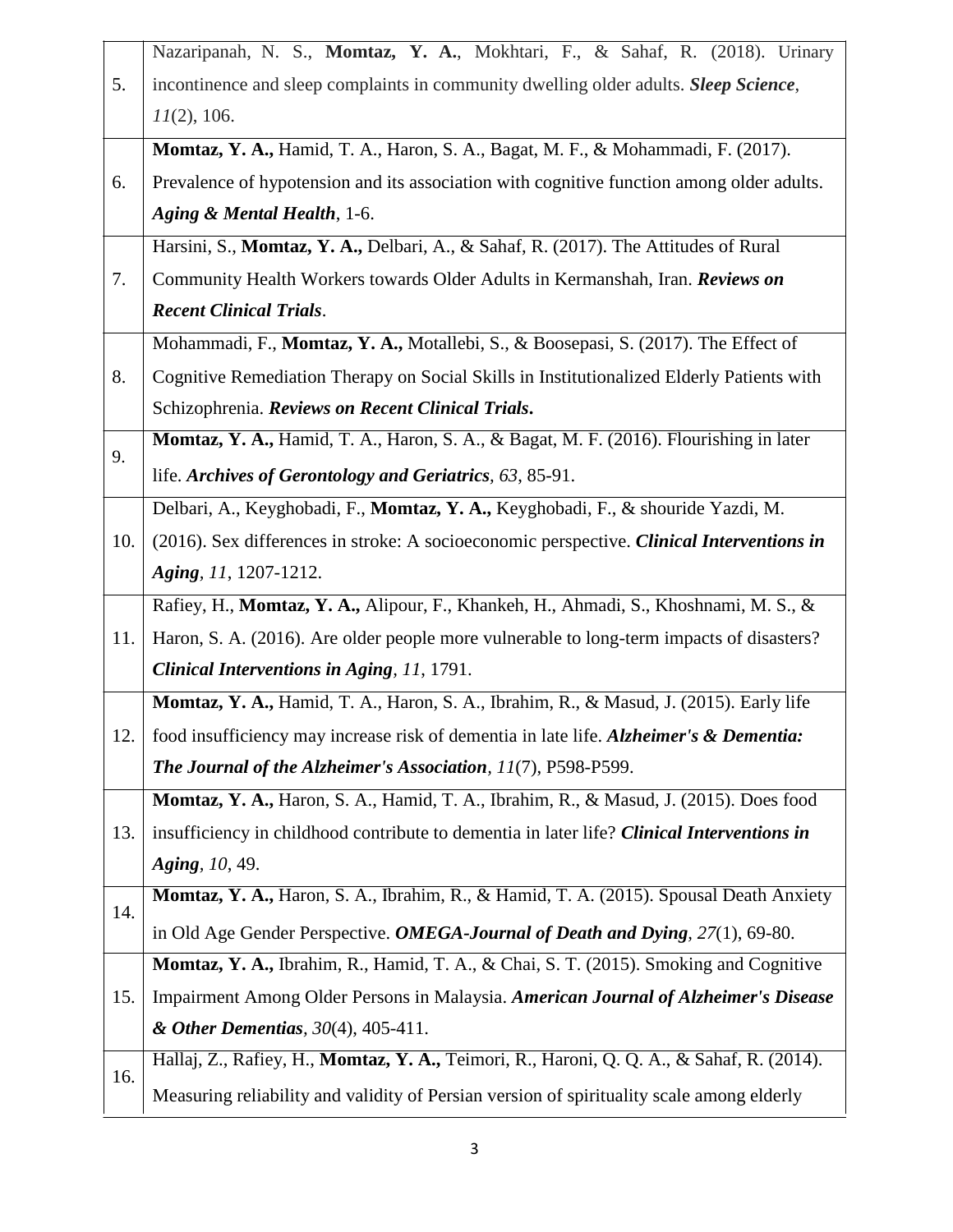|     | Iranian population. Medicinski glasnik Specijalne bolnice za bolesti štitaste žlezde i        |  |  |  |
|-----|-----------------------------------------------------------------------------------------------|--|--|--|
|     | bolesti metabolizma" Zlatibor", 19(51), 13-22.                                                |  |  |  |
| 17. | <b>Momtaz, Y. A., Ibrahim, R., &amp; Hamid, T. A. (2014). The impact of giving support to</b> |  |  |  |
|     | others on older adults' perceived health status. <i>Psychogeriatrics</i> , 14(1), 31-37.      |  |  |  |
| 18. | Momtaz, Y. A., Hamid, T. A., & Ibrahim, R. (2014). Cohort comparisons: emotional well-        |  |  |  |
|     | being among adolescents and older adults. Clinical Interventions in Aging, 9, 813.            |  |  |  |
| 19. | <b>Momtaz, Y. A., Hamid, T. A., &amp; Ibrahim, R. (2014). Gastritis may boost odds of</b>     |  |  |  |
|     | dementia. American Journal of Alzheimer's Disease & Other Dementias, 29(5), 452-456.          |  |  |  |
| 20. | Momtaz, Y. A., Hamid, T. A., & Ibrahim, R. (2014). Smoking and Cognitive Function.            |  |  |  |
|     | Alzheimer's & Dementia: The Journal of the Alzheimer's Association, 10(4), P748.              |  |  |  |
|     | Momtaz, Y. A., Hamid, T. A., Ibrahim, R., & Akahbar, S. A. N. (2014). Racial and              |  |  |  |
| 21. | socioeconomic disparities in sexual activity among older married Malaysians. Archives of      |  |  |  |
|     | Gerontology and Geriatrics, 58(1), 51-55.                                                     |  |  |  |
|     | Momtaz, Y. A., Haron, S. A., Ibrahim, R., & Hamid, T. A. (2014). Social embeddedness          |  |  |  |
| 22. | as a mechanism for linking social cohesion to well-being among older adults: moderating       |  |  |  |
|     | effect of gender. Clinical Interventions in Aging, 9, 863.                                    |  |  |  |
|     | Hamid, T. A., Ibrahim, R., Momtaz, Y. A., Mohmad, S., Hassan Nudin, S. S. a., & Nor           |  |  |  |
| 23. | Akahbar, S. A. (2013). Development and validation of the malaysian elderly wellness           |  |  |  |
|     | index. The Journal of Nutrition, Health & Aging, 17(Supplement 1), S446-S447.                 |  |  |  |
|     | Hamid, T. A., Momtaz, Y. A., Ibrahim, R., Mansor, M., Samah, A. A., Yahaya, N., &             |  |  |  |
| 24. | Abdullah, S. F. Z. (2013). Development and psychometric properties of the Malaysian           |  |  |  |
|     | elder abuse scale. Open Journal of Psychiatry, 3(3), 283-289.                                 |  |  |  |
| 25. | Ibrahim, R., Momtaz, Y. A., & Hamid, T. A. (2013). Social isolation in older Malaysians:      |  |  |  |
|     | Prevalence and risk factors. <i>Psychogeriatrics</i> , 13(2), 71-79.                          |  |  |  |
| 26. | Momtaz, Y. A., Hamid, T. A., & Ibrahim, R. (2013). Theories and measures of elder             |  |  |  |
|     | abuse. <i>Psychogeriatrics</i> , $13(3)$ , 182-188.                                           |  |  |  |
|     | Momtaz, Y. A., Hamid, T. A., & Ibrahim, R. (2013). Generational Comparison of                 |  |  |  |
| 27. | Emotional Well-Being. The Journal of Nutrition, Health & Aging, 17(Supplement 1),             |  |  |  |
|     | S414.                                                                                         |  |  |  |
|     | <b>Momtaz, Y. A., Hamid, T. A., &amp; Ibrahim, R. (2013). The impact of mild cognitive</b>    |  |  |  |
| 28. | impairment on sexual Activity. American Journal of Alzheimer's Disease & Other                |  |  |  |
|     | <b>Dementias</b> , 28(8), 759-762.                                                            |  |  |  |
| 29. | Momtaz, Y. A., Hamid, T. A., & Ibrahim, R. (2013). The impact of mild cognitive               |  |  |  |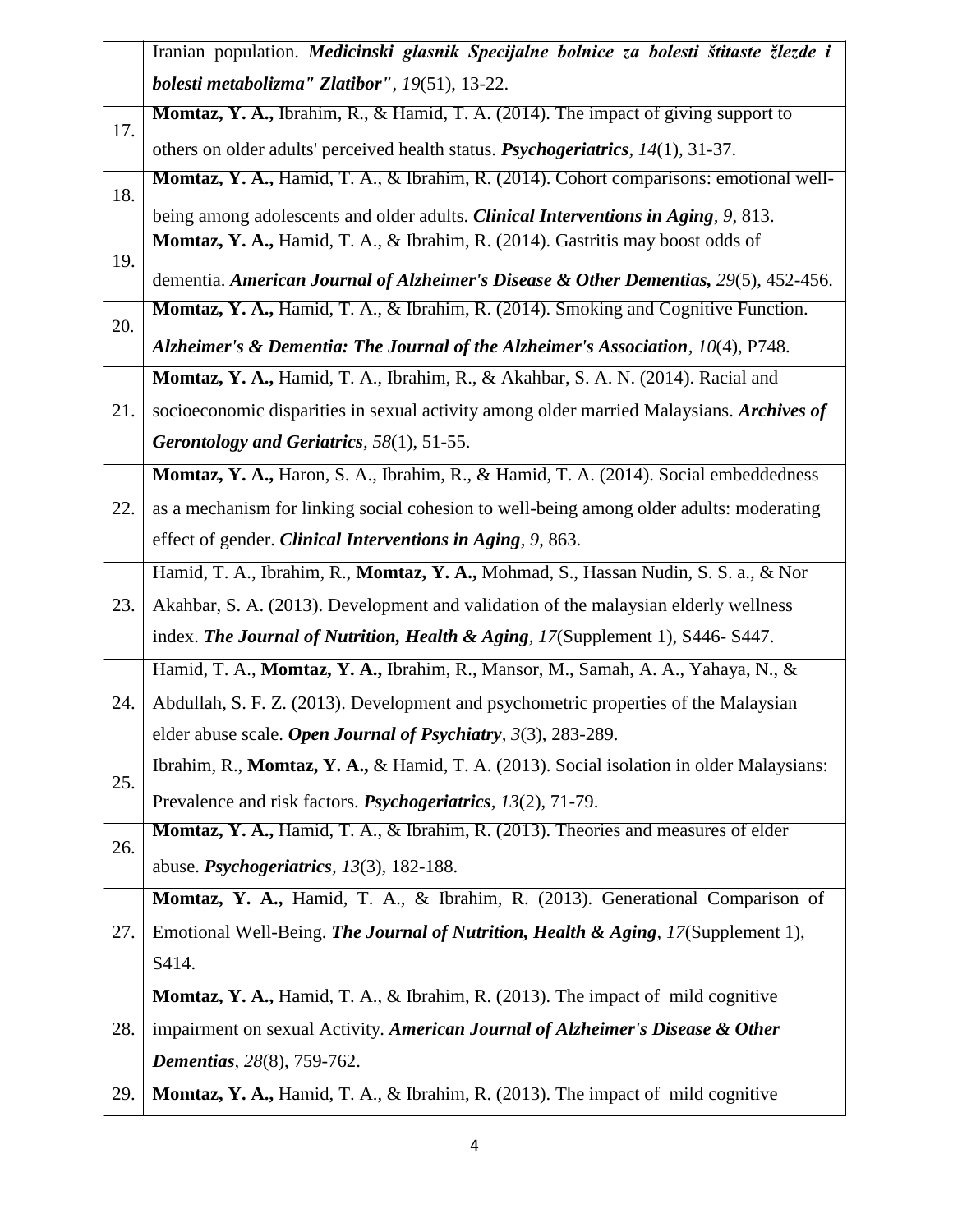|     | impairment on sexual activity. American Journal of Alzheimer's Disease & Other                    |
|-----|---------------------------------------------------------------------------------------------------|
|     | <b>Dementias</b> , 28(8), 759-762.                                                                |
|     | Momtaz, Y. A., Hamid, T. A., Masud, J., Haron, S. A., & Ibrahim, R. (2013). Dyadic                |
| 30. | effects of attitude toward aging on psychological well-being of older Malaysian couples: an       |
|     | actor-partner interdependence model. Clinical Interventions in Aging, 8, 1413.                    |
|     | Momtaz, Y. A., Hamid, T. A., Yusoff, S., & Ibrahim, R. (2013). Do Depression and                  |
| 31. | Educational Attainment Mediate the Association between Ethnicity and Dementia.                    |
|     | <b>Gerontology</b> , 59(3), 206-212.                                                              |
|     | Momtaz, Y. A., Hamid, T. A., Yusoff, S., Ibrahim, R., Chai, S. T., Yahaya, N., &                  |
| 32. | Abdullah, S. S. (2012). Loneliness as a risk factor for hypertension in later life. Journal of    |
|     | Aging and Health, 24(4), 696-710.                                                                 |
|     | Yahaya, N., Momtaz, Y. A., Hamid, T., & Abdullah, S. (2013). Social Support and                   |
| 33. | Psychological Well-being Among Older Malay Women in Peninsular Malaysia. Indian                   |
|     | <b>Journal of Gerontology</b> , 27(2), 320-332.                                                   |
|     | Hamid, T. A., Momtaz, Y. A., & Ibrahim, R. (2012). Predictors and prevalence of                   |
| 34. | successful aging among older Malaysians. Gerontology, 58(4), 366-370.                             |
|     | Momtaz, Y. A., Hamid, T. A., Ibrahim, R., Yahaya, N., & Abdullah, S. S. (2012).                   |
| 35. | Moderating effect of Islamic religiosity on the relationship between chronic medical              |
|     | conditions and psychological well-being among elderly Malays. Psychogeriatrics, 12(1), 43-53.     |
| 36. | Momtaz, Y. A., Hamid, T. A., & Ibrahim, R. (2012). Unmet needs among disabled elderly             |
|     | Malaysians. Social Science & Medicine, 75(5), 859–863.                                            |
| 37. | <b>Momtaz, Y. A., Hamid, T. A., &amp; Yusoff, S. (2012). Gastritis as a major risk factor for</b> |
|     | dementia in older adults. Alzheimer's & Dementia, 8(4), P138-P139.                                |
|     | Najafi, F., Rahman, H. A., Hanafiah, M., Momtaz, Y. A., & Ahmad, Z. (2012). Emergency             |
| 38. | contraception: Knowledge, attitudes and practices among married Malay women staff at a            |
|     | public university in Malaysia. Southeast Asian Journal of Tropical Medicine and Public            |
|     | <i>Health</i> , $43(6)$ , $1512$ .                                                                |
| 39. | Yahaya, N., Momtaz, Y. A., Othman, M., Sulaiman, N., & Mat, F. (2012). Spiritual Well-            |
|     | Being and Mental Health among Malaysian Adolescents. Life Science Journal, 9(1).                  |
|     | Yahaya, N., Sabri, B., Zilah Abdullah, S., Abdullah, S., Momtaz, Y. A., & Hamid, T.               |
| 40. | (2012). Impact of Housing Environment and Neighbourhood Safety Towards Perceived                  |
|     | Quality of Life Among Older Persons. <i>Indian Journal of Gerontology</i> , 26(2), 227-241.       |
|     |                                                                                                   |
|     | 5                                                                                                 |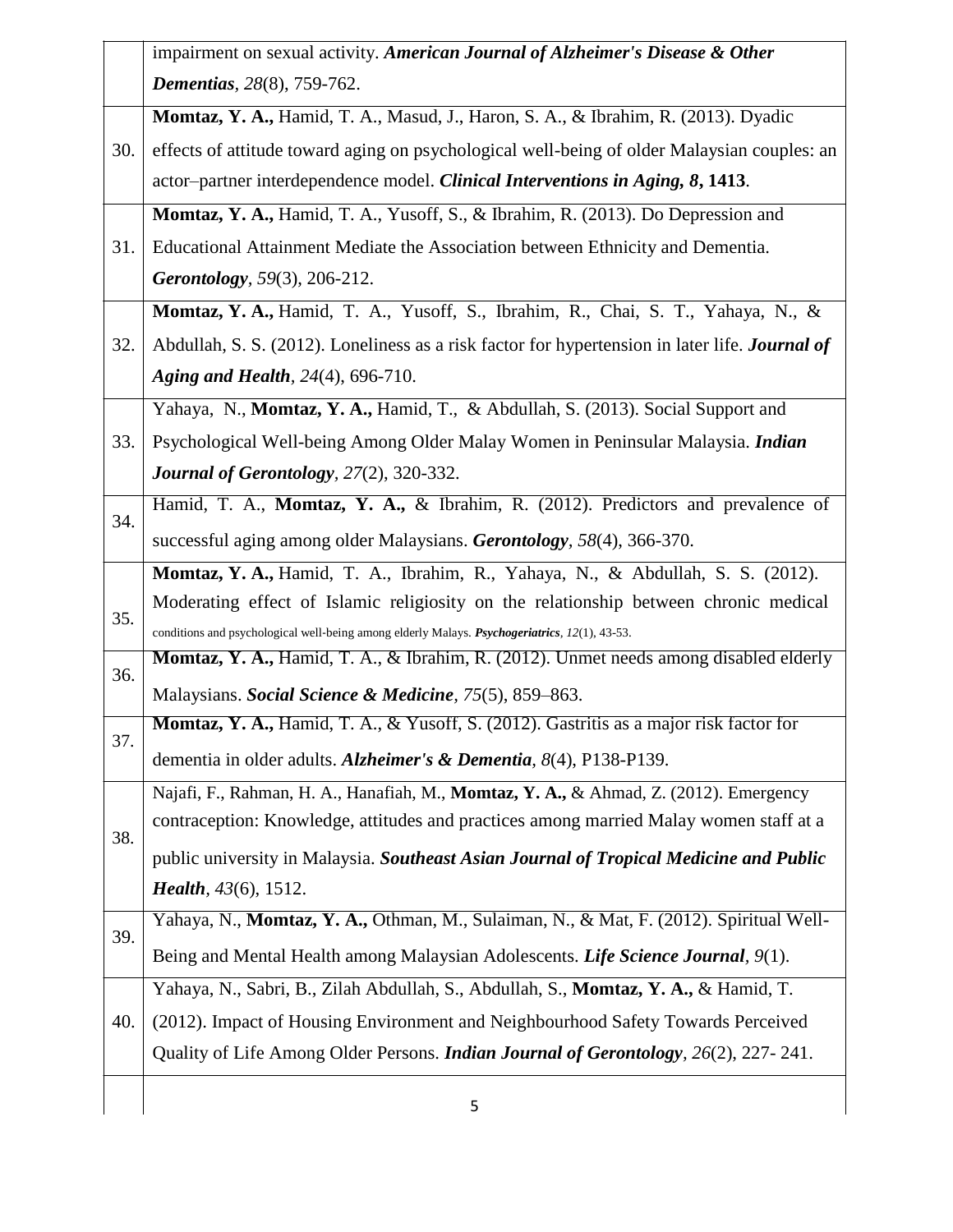|     | Momtaz, Y. A., Hamid, T.-A., Ibrahim, R., Yahaya, N., & Tyng Chai, S. (2011).              |  |  |  |
|-----|--------------------------------------------------------------------------------------------|--|--|--|
| 41. | Moderating effect of religiosity on the relationship between social isolation and          |  |  |  |
|     | psychological well-being. Mental Health, Religion & Culture, 14(2), 141-156.               |  |  |  |
|     | Momtaz, Y. A., Ibrahim, R., Hamid, T. A., & Yahaya, N. (2011). Sociodemographic            |  |  |  |
| 42. | predictors of elderly's psychological well-being in Malaysia. Aging & Mental Health,       |  |  |  |
|     | $15(4)$ , 437-445.                                                                         |  |  |  |
|     | Hamid, T. A., Krishnaswamy, S., Abdullah, S. S., & Momtaz, Y. A., (2010).                  |  |  |  |
| 43. | Sociodemographic risk factors and correlates of dementia in older Malaysians. Dementia     |  |  |  |
|     | and Geriatric Cognitive Disorders, 30(6), 533-539.                                         |  |  |  |
| 44. | Hamid, T. A., Momtaz, Y. A., & Abdul Rashid, S. N. S. (2010). Older women and lower        |  |  |  |
|     | self-rated health. <i>Educational Gerontology</i> , 36(6), 521-528.                        |  |  |  |
|     | Momtaz, Y. A., Hamid, T. A., Yahaya, N., & Ibrahim, R. (2010). Effects of chronic          |  |  |  |
| 45. | comorbidity on psychological well-being among older persons in Northern Peninsular         |  |  |  |
|     | Malaysia. Applied Research in Quality of Life, 5(2), 133-146.                              |  |  |  |
|     | Momtaz, Y. A., Hamid, T. A., Yahaya, N., & Ibrahim, R. (2010). Religiosity among older     |  |  |  |
| 46. | Muslim Malaysians: gender perspective. Journal of Muslim Mental Health, 5(2), 210-         |  |  |  |
|     | 220.                                                                                       |  |  |  |
|     | Momtaz, Y. A., Ibrahim, R., Hamid, T. A., & Yahaya, N. (2010). Mediating effects of        |  |  |  |
| 47. | social and personal religiosity on the psychological well being of widowed elderly people. |  |  |  |
|     | <b>OMEGA-Journal of Death and Dying, 61(2), 145-162.</b>                                   |  |  |  |
| 48. | Yahaya, N., Abdullah, S. S., Momtaz, Y. A., & Hamid, T. A. (2010). Quality of life of      |  |  |  |
|     | older Malaysians living alone. <i>Educational Gerontology</i> , 36(10-11), 893-906.        |  |  |  |
|     | Momtaz, Y. A., Yahaya, N., & Hamid, T. (2009). Determination of psychological well-        |  |  |  |
| 49. | being status among older persons in northern Peninsular Malaysia. Indian Journal of        |  |  |  |
|     | Gerontology, 23(2), 193-214.                                                               |  |  |  |
|     | Momtaz, Y. A., Hamid, T. A., Nurizan, Y., & Ibrahim, R. (2009). Widowhood and              |  |  |  |
| 50. | psychological well-being among older Malaysians: Mediating effect of social network. The   |  |  |  |
|     | Indian Journal of Social Work, 70(3), 375-390.                                             |  |  |  |
|     | Momtaz, Y. A., Hamid, T. A., & Yahaya, N. (2009). The role of religiosity on relationship  |  |  |  |
| 51. | between chronic health problems and psychological well-being among Malay Muslim            |  |  |  |
|     | older persons. Research Journal of Medical Sciences, 3(6), 188-193.                        |  |  |  |
|     | Nurizan, Y., Siti Suhailah, A., & Momtaz, Y. A., (2009). Pegangan agama dan                |  |  |  |
| 52. | kesejahteraan psikologi warga tua wanita Melayu. Malaysian Journal of Social Policy and    |  |  |  |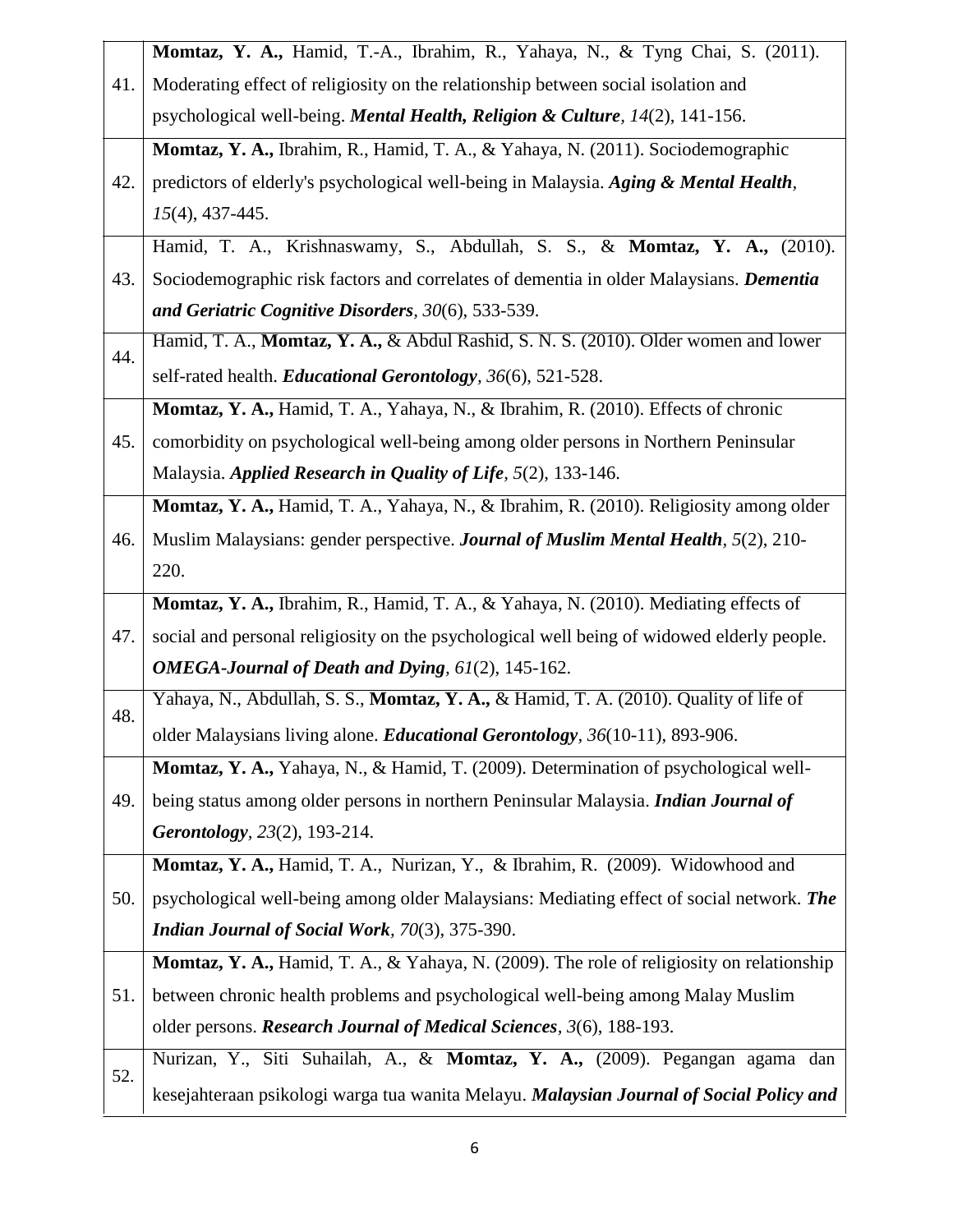|  | Society, 6, 180-193.                                                              |
|--|-----------------------------------------------------------------------------------|
|  | Tahery, Y., Kafilzadeh, F., & Momtaz, Y.A., (2009). Listeria monocytogenesis and  |
|  | abortion: A case study of pregnant women in Iran. African Journal of Microbiology |
|  | <i>Research</i> , $3(11)$ , 826-832.                                              |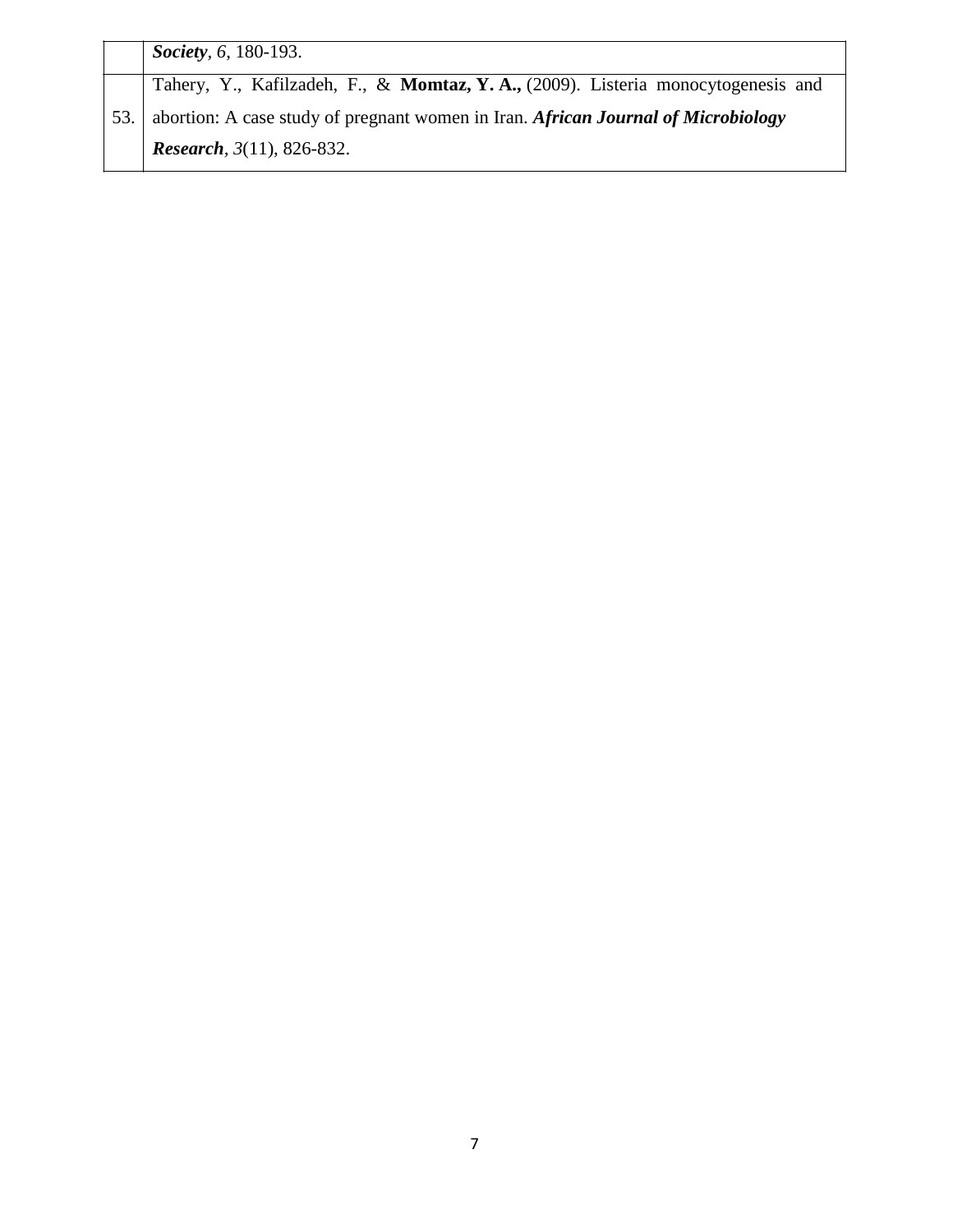| <b>Title</b>                                                                 | <b>Status</b>        |
|------------------------------------------------------------------------------|----------------------|
| Grant No: 1473; Overall PI: YA Momtaz<br>2017-2018 (20% effort)              | (two papers<br>have  |
| Title Project: Attitude towards Aging and Willingness to Work with Older     | published<br>been    |
| <b>Adults</b>                                                                | from project)        |
| The study was conducted into two phases, in the first phase of the study; an |                      |
| instrument entitled "Willingness to Work with Elderly People Scale           |                      |
| (WEPS)" was developed and validated. In the second stage, the study was      |                      |
| conducted on a sample of 683 medical sciences.                               |                      |
| YA Momtaz role: design and manage the project, data management and           |                      |
| statistics, writing paper                                                    |                      |
| Grant Funder: University of Social Welfare and Rehabilitation Sciences,      |                      |
| Tehran                                                                       |                      |
| Grant No: 1434: Overall PI: YA Momtaz 2016-2017 (15% effort)                 | (One<br>has<br>paper |
| Title Project: Marital satisfaction and its associated factors among Older   | published<br>been    |
| adults who get Married in old age                                            | from project)        |
| The study was conducted to assess marital satisfaction of older adults who   |                      |
| get married in old age.                                                      |                      |
| YA Momtaz role: design and manage the project, data management and           |                      |
| statistics, involving in writing paper                                       |                      |
| Grant Funder: University of Social Welfare and Rehabilitation Sciences,      |                      |
| Tehran                                                                       |                      |
| Grant No: 1395; Overall PI: YA Momtaz 2015-2016 (15% effort)                 | (One paper<br>has    |
| Title Project: Rate and Pattern of Road Traffic Accidents among Older        | published<br>been    |
| Drivers                                                                      | from project)        |
| The study was developed and conducted to describe rate and pattern of road   |                      |
| traffic accidents among older drivers.                                       |                      |
| YA Momtaz role: design and manage the project, data management and           |                      |
| statistics, writing paper                                                    |                      |
| Grant Funder: University of Social Welfare and Rehabilitation Sciences,      |                      |
| Tehran                                                                       |                      |
| 2015-2016 (10% effort)<br>Grant No: 1358 ; Overall PI: YA Momtaz             | (two papers<br>have  |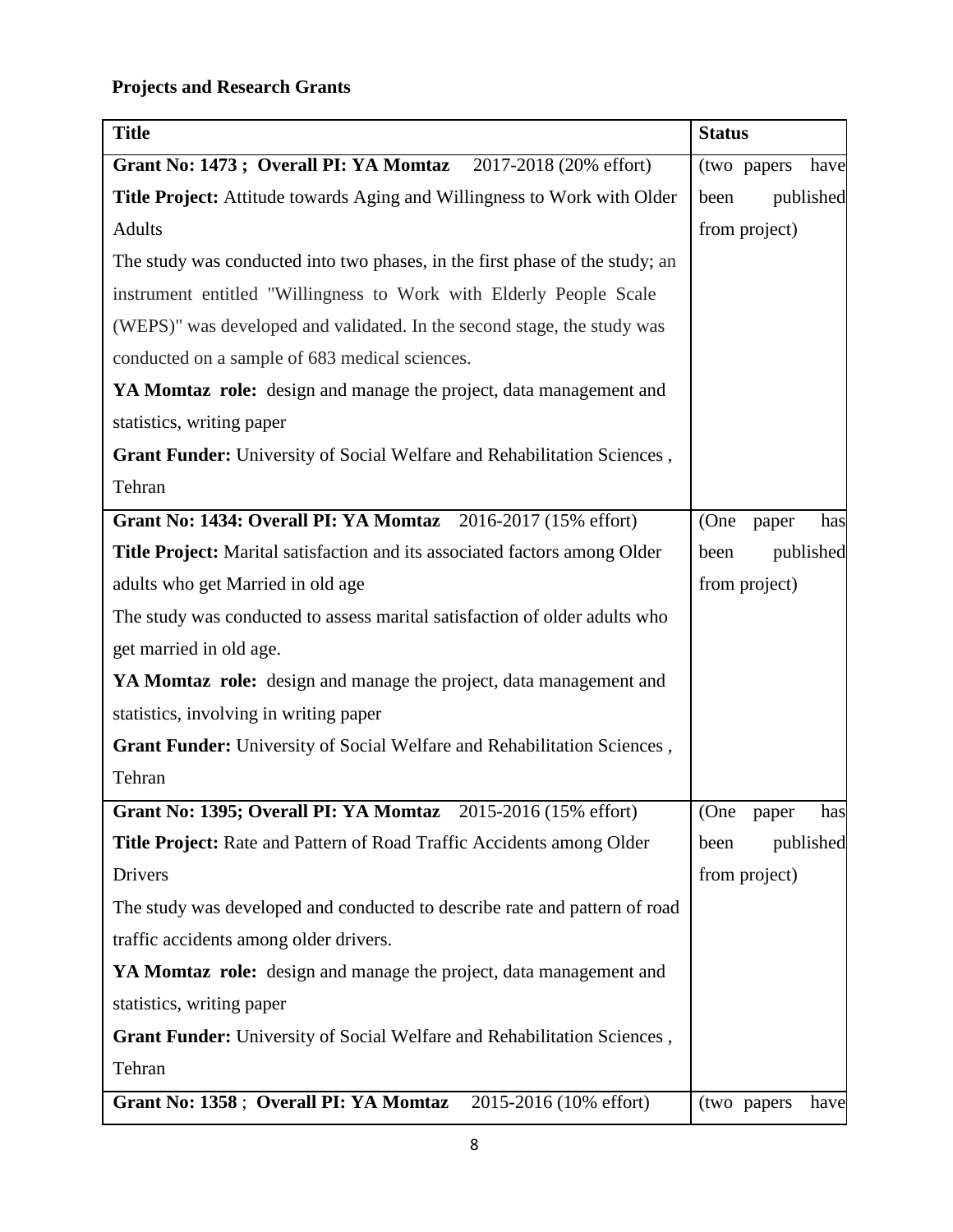| Title Project: Urban Space satisfaction among Older Adults                   | been<br>published |
|------------------------------------------------------------------------------|-------------------|
| The study was carried out to assess residential satisfaction among a sample  | from project)     |
| of Iranian older adults.                                                     |                   |
| YA Momtaz role: design and manage the project, data management and           |                   |
| statistics, involving in writing paper                                       |                   |
| Grant Funder: University of Social Welfare and Rehabilitation Sciences,      |                   |
| Tehran                                                                       |                   |
| Grant No: 2031; Overall PI: YA Momtaz 2018-2019 (10% effort)                 | Ongoing           |
| <b>Title Project:</b> Health Trend Status of Institutionalized Older Adults  |                   |
| The study is conducting to evaluate health trend status of Institutionalized |                   |
| older adults.                                                                |                   |
| YA Momtaz role: design and manage the project                                |                   |
| Grant Funder: University of Social Welfare and Rehabilitation Sciences,      |                   |
| Tehran                                                                       |                   |
| Grant No: 2104; Overall PI: YA Momtaz 2018-2019 (10% effort)                 | Ongoing           |
| <b>Title Project:</b> Nursing Home Staff Abuse by Senior Residents           |                   |
| The study is aiming to identify nursing home staff abuse by senior           |                   |
| residents.                                                                   |                   |
| YA Momtaz role: design and manage the project                                |                   |
| Grant Funder: University of Social Welfare and Rehabilitation Sciences,      |                   |
| Tehran                                                                       |                   |
| Grant No:1961 Overall PI: YA Momtaz 2018-2019 (10% effort)                   | Ongoing           |
| Title Project: The Effects of the Sense of Humor Programme on                |                   |
| Community-Dwelling Adults' Psychological well-being                          |                   |
| The study is aiming to examine the effects of the sense of humor             |                   |
| programme on community-dwelling adults' psychological well-being             |                   |
| YA Momtaz role: design and manage the project                                |                   |
| Grant Funder: University of Social Welfare and Rehabilitation Sciences,      |                   |
| Tehran                                                                       |                   |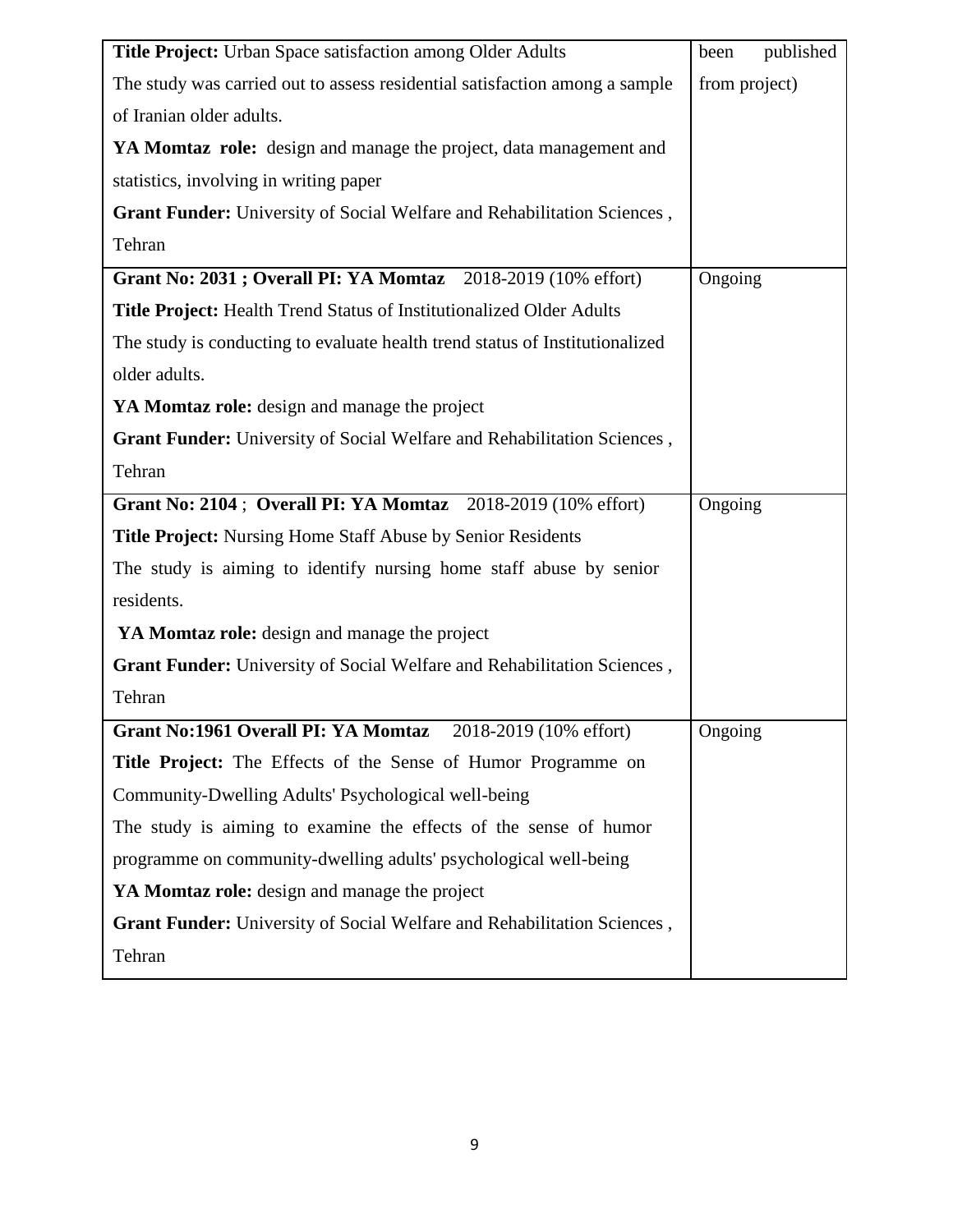| <b>PhD Thesis: Main Supervisor</b>                                         | <b>Status</b>       |
|----------------------------------------------------------------------------|---------------------|
| 1. The Prevalence of Potentially Inappropriate Medication and the          | Completed           |
| associated factors in the elderly referred to Tehran pharmacies in 2017    | 2018                |
| 2. Biopsychosocial factors of Cognitive impairment in the elderly (a case- | Completed           |
| control study).                                                            | 2018                |
| 3. Developing and Testing Life Satisfaction Model of Martyrs Elderly       | Waiting for         |
| Parents                                                                    | viva                |
| 4. Developing and Evaluating "Elder Care by Elderly People Programme"      | Waiting for         |
| on Quality of Life among Institutionalized Senior Citizens                 | viva                |
| 5. Developing Aged Care Ethical Codes                                      | Ongoing             |
| 6. Psychosocial Interventions for Retirement Transition                    | Ongoing             |
| <b>Master Thesis: Main Supervisor</b>                                      |                     |
| 1. The knowledge, Attitudes, and Practice of Rural Community Health        | Completed           |
| <b>Workers towards Older Adults</b>                                        | 2016                |
| 2. Rate and Pattern of Road Traffic Accidents among Older Drivers in 2014, | Completed           |
| Urmia City West Azerbaijan Province, Iran                                  | 2016                |
| 3. Grandparent-Grandchild Relationship in Iran                             | Completed<br>2017   |
| 4. Marital Satisfaction among Older Adults Getting Married in Old Age      | Completed<br>2017   |
| 5. The status and Associated Factors of School Students' Relationship with | Completed           |
| their Grandparents                                                         | 2018                |
| 6. Nursing Home Visiting on Students Attitude towards Elderly People       | Waiting for<br>viva |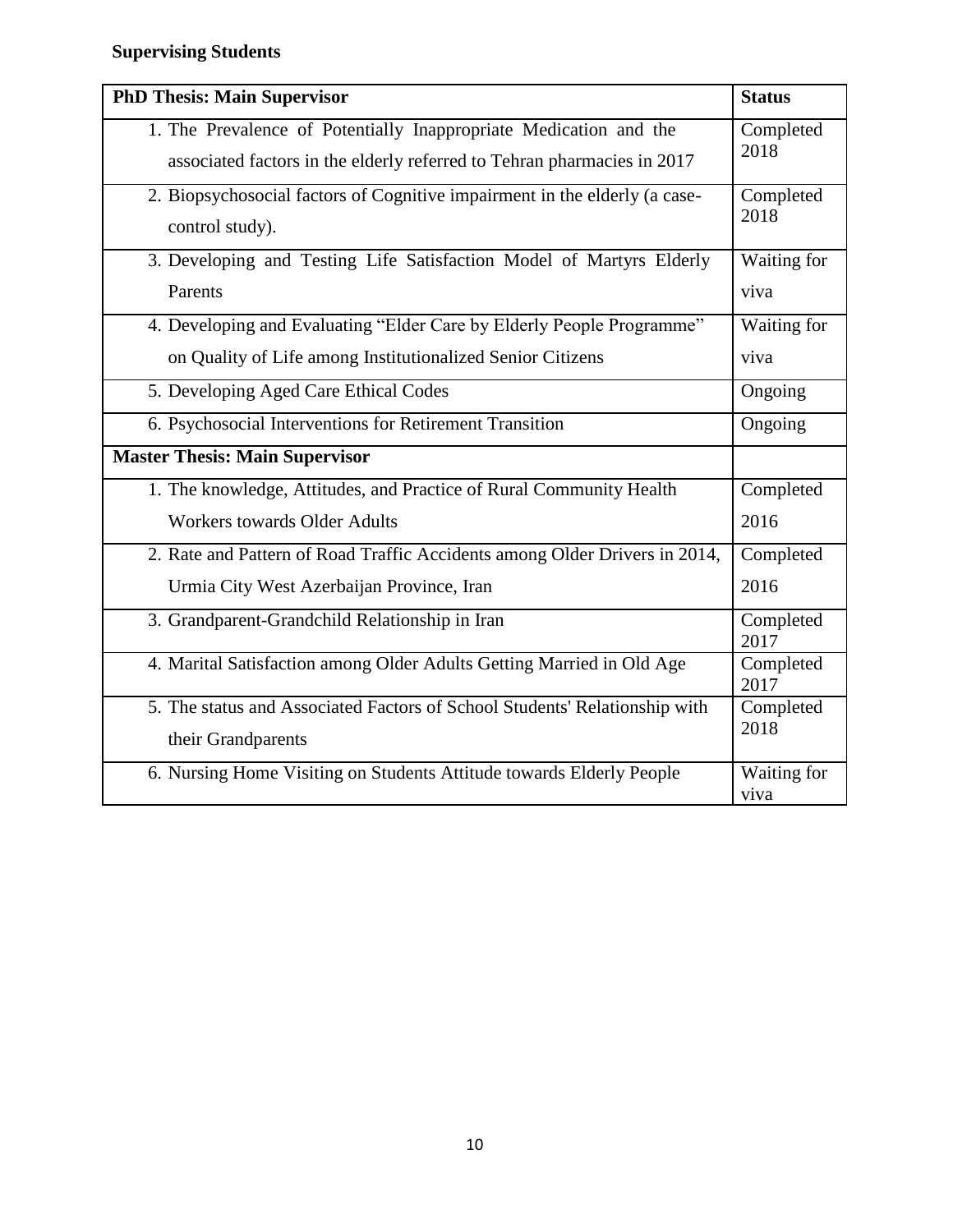### **Presented Papers**

- 1. Momtaz, YA., Hamid, T. A., & Ibrahim, R. (2013, June). Generational Comparison of Emotional Well-Being. Paper presented at the 20th IAGG World Congress of Gerontology and Geriatrics. The Journal of Nutrition, Health & Aging 17 (Supplement 1), S414.
- 2. Hamid, T. A., Ibrahim , R., Momtaz, YA., Mohmad, S., Hassan Nudin, S. S., Nor Akahbar, S.A. (2013, June) , Development and validation of the malaysian elderly wellness index. 20th IAGG World Congress of Gerontology and Geriatrics . The Journal of Nutrition, Health & Aging 17 (Supplement 1), S446- S447
- 3. Momtaz, Y.A., Hamid, T.A., Ibrahim, R., Yahaya, N., & Abdullah, S.S. (2010, April). Screening for depression among older Malays. Paper presented at the Malaysian Psychology Conference: The Expanse of Psychology. International Medical University, Malaysia.
- 4. Momtaz, Y. A., Hamid, T.A., Ibrahim, R., Yahaya, N., & Abdullah, S.S.(2010, July,). Living arrangement and psychological well-being among older Malaysians: An ethnic perspective. Paper presented at The South East Asian Conference on Ageing 2010: Improving Well-being in Later Life. Grand Millennium Hotel Kuala Lumpur,

Federal Territory of Kuala Lumpur, Malaysia.

- 5. Momtaz, Y.A., Ibrahim, R., Hamid, T.A., & Yahaya, N. (2009, July). Predictors of social isolation among older Malaysians. Paper presented at the Southeast Asia Psychology Conference. Universiti Malaysia Sabah.
- 6. Momtaz, Y.A., Hamid, T.A., Yahaya, N., & Abdullah, S.S. (2008, November). Religiosity among Older Malaysians. Paper presented at the National Conference on Ageing: "Promoting Dignity, Prosperity and Wellness. Pan Pacific KLIA, Sepang. Malaysia